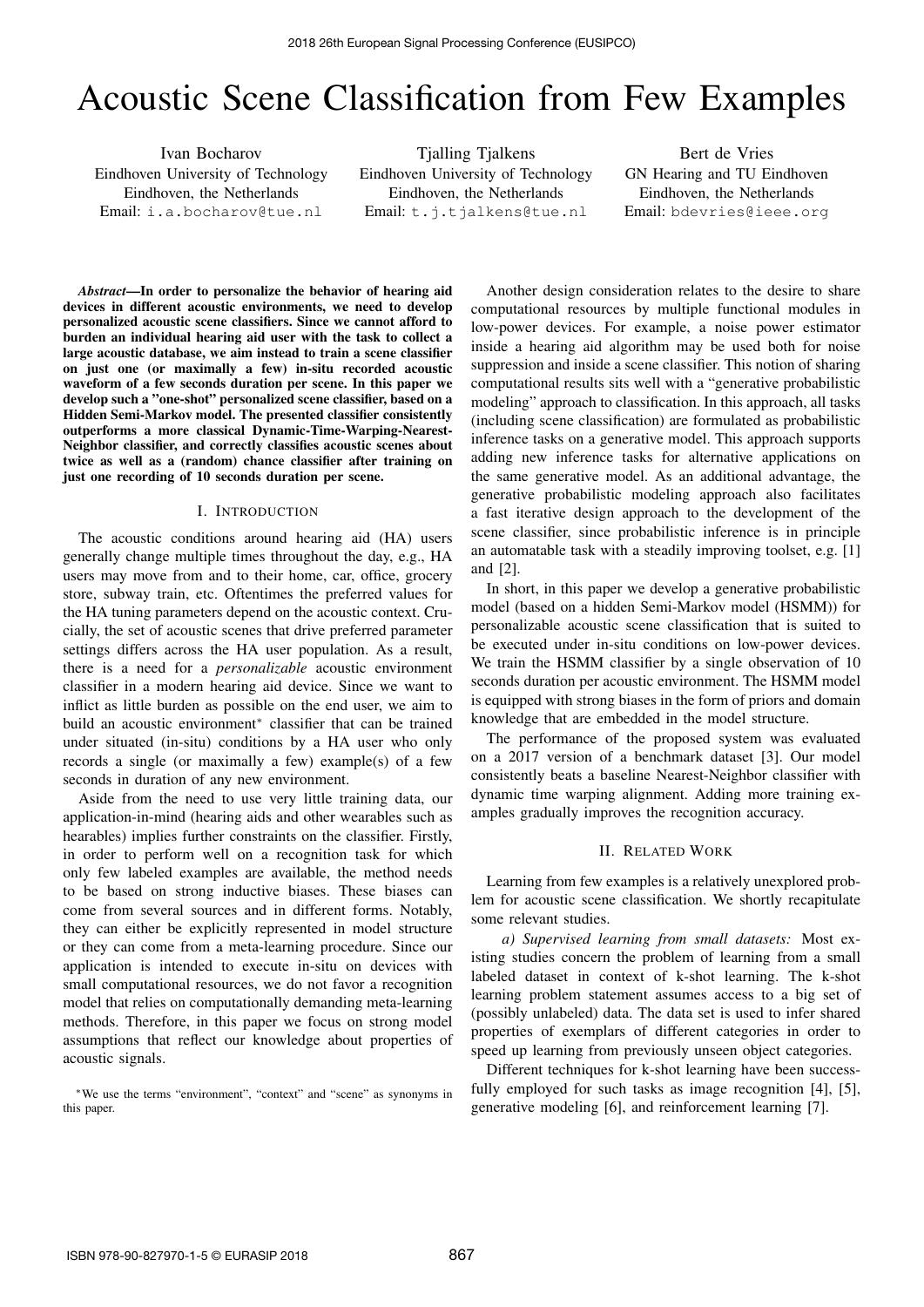Few works appear to relate learning from few examples to acoustic modeling. [8] describes a particularly relevant application to one-shot learning of speech concepts. Proposed hierarchical generative model trained on large Japanese and English speech corpora almost matches human performance in recognizing new words in both languages.

*b) Acoustic scene modeling and classification:* With the recent surge of interest in deep learning systems, many neural network-based models have been developed for acoustic scene classification, e.g., [9], [10], [11]. These networks usually require a very large set of trainable parameters, which is not compatible with our objective to train on a very small data set. Moreover, the computational load of neural network-based classification often exceeds the resources of wearable devices. Alternative ("strong" model-based) classification methods for this problem have also been investigated, e.g. [12]. For our application it is important to keep feature extraction pipeline as simple as possible, which is usually not the case for these methods. Our model shares the design philosophy of the strongly-biased generative probabilistic acoustic model proposed by Lee and Glass [13], but the model specifications details are different (as well as the application).

## III. PROBLEM STATEMENT

Let  $X$  be a set of sequences and  $C$  a finite set of class labels. A sequence  $x_i$  is an ordered tuple of observations:  $x_i = (x_{i,1}, x_{i,2}, \ldots, x_{i,T}) \in \mathcal{X}$ . We assume to have access to a *training set* of (in-situ obtained) *labeled* sequences  $\mathcal{D} = \{(x_i, c_i)\}\$ , where  $x_i \in \mathcal{X}$  and  $c_i \in \mathcal{C}$ . The data set D contains  $M \in \mathbb{N}^+$  sequences for each class  $c \in \mathcal{C}$ .

The task is to build a classifier  $f : \mathcal{X} \to \mathcal{C}$  that is able to correctly classify unseen sequences from classes  $C$ , using information that is contained in  $D$ . Since in our application the dataset has to be obtained under in-situ conditions, we will have a preference for very low values of M.

## IV. MODEL SPECIFICATION

In this paper we use a generative probabilistic modeling approach, which requires specification of a joint probability distribution  $p(x, z, c, \theta|m)$  over the observed variables x, latent states z, latent classes c and model parameters  $\theta$  (and m is a label for the model choice). After the model has been specified, all needed tasks, e.g., parameter estimation and classifier execution, can then be formulated as inference tasks on this model. Omitting the conditioning on model  $m$ , we choose a model that factorizes as

$$
p(x, z, c, \theta) = \underbrace{p(x, z | \theta, c)}_{\text{dynamics}} \cdot \underbrace{p(\theta | c)}_{\text{parameters}} \cdot \underbrace{p(c)}_{\text{scene prior}}.
$$

Our choice of dynamics model is motivated by the hierarchical nature of real-world audio signals. An acoustic scene can be represented as a sequence of changing meta-states (clatter of plates, keyboard clacking, etc.). At the same time, the duration of staying in the same state might be different for different states. For this reason, having a mechanism that explicitly models these durations might be useful. In this paper,

we use the Hidden Semi-Markov Model (HSMM) [14] as the dynamics model since it appears to satisfy our requirements for dynamic modeling of natural acoustic sounds. For instance, in an HSMM dynamic acoustic model the signal components evolve over multiple timescales: on the order of milliseconds at the (bottom) observation level, up to hundreds of milliseconds at the (middle) hidden segmental state level to seconds and minutes at the (top) scene level.

#### *A. Hidden Semi-Markov Model*

In an HSMM, a sequence  $x$  is parsed into segments where a hidden segmental state remains constant over a variable number of time steps. Let  $k \in \mathbb{N}^+$  be a segment counter. Each hidden segmental state  $z_k \in \{1, 2, \ldots, S\}$  emits a variable number  $(d_k)$  of observations  $x_{t_k}, x_{t_k+1}, \ldots, x_{t_k+d_k-1}$ , where  $d_k$  is drawn from a state-specific distribution. Since the jth segment contains  $d_j$  samples, the first sample of the  $kth$ segment has time index  $t_k = 1 + \sum_{j=1}^{k-1} d_j$ . The dynamic part  $p(x, d, z | \theta, c)$  of the generative model is formally described by

$$
p(x, d, z | \theta, c) = p_c(x | z, d, \theta) p_c(d | z, \theta) p_c(z | \theta)
$$
  
=  $p_c(z_0) \prod_{k=1}^K \left( \prod_{t=t_k}^{t_k+d_k-1} \underbrace{p_c(x_t | z_k, \theta)}_{\text{observation}} \right)$   

$$
\cdot \underbrace{p_c(d_k | z_k, \theta)}_{\text{segment duration}} \underbrace{p_c(z_k | z_{k-1}, \theta)}_{\text{segment transition}}.
$$

The Hidden Semi-Markov model consists of three key parts: an observation model  $p_c(x_t | z_k, \theta)$ , a segment duration model  $p_c$  ( $d_k$  |  $z_k$ ,  $\theta$ ) and a segment transition model  $p_c$  ( $z_k$  |  $z_{k-1}$ ,  $\theta$ ). The flexibility provided by the model allows us to choose the distributions according to our assumptions. We use a Poisson distribution to model the durations, a categorical state transition model (similar to regular HMMs) and a full-rank multivariate normal distribution for observations:

$$
p(x, d, z | \theta, c) =
$$
\n
$$
p_c(z_0) \prod_{k=1}^K \left( \prod_{t=t_k}^{t_k+d_k-1} \underbrace{\mathcal{N} \left( x_t \mid \mu^{(c,z_k)}, \Sigma^{(c,z_k)} \right)}_{\text{observation}} \right)
$$
\n
$$
\cdot \underbrace{\text{Pois} \left( d_k \mid \lambda^{(c,z_k)} \right)}_{\text{segment duration}} \underbrace{\text{Cat} \left( z_k \mid \pi^{(c,z_{k-1})} \right)}_{\text{segment transition}}.
$$

In this model description, *contextual* information such as scene index  $c$  and segmental index  $z$  is collected in superscripts. *Temporal* indices such as time step t and segment counter  $k$  are denoted in subscripts. For instance, Cat  $(z_k | \pi^{(c,z_{k-1})})$  indicates a categorical distribution where the entry at index  $(k - 1, k)$  in the transition matrix specifies  $p(z_k|z_{k-1}) = \pi^{(c,z_{k-1})}$ . We assume that the diagonal elements of the transition matrix are equal to zero in order to avoid selftransitions between states. If we allow self-transitions, duration distributions do not model state duration statistics directly.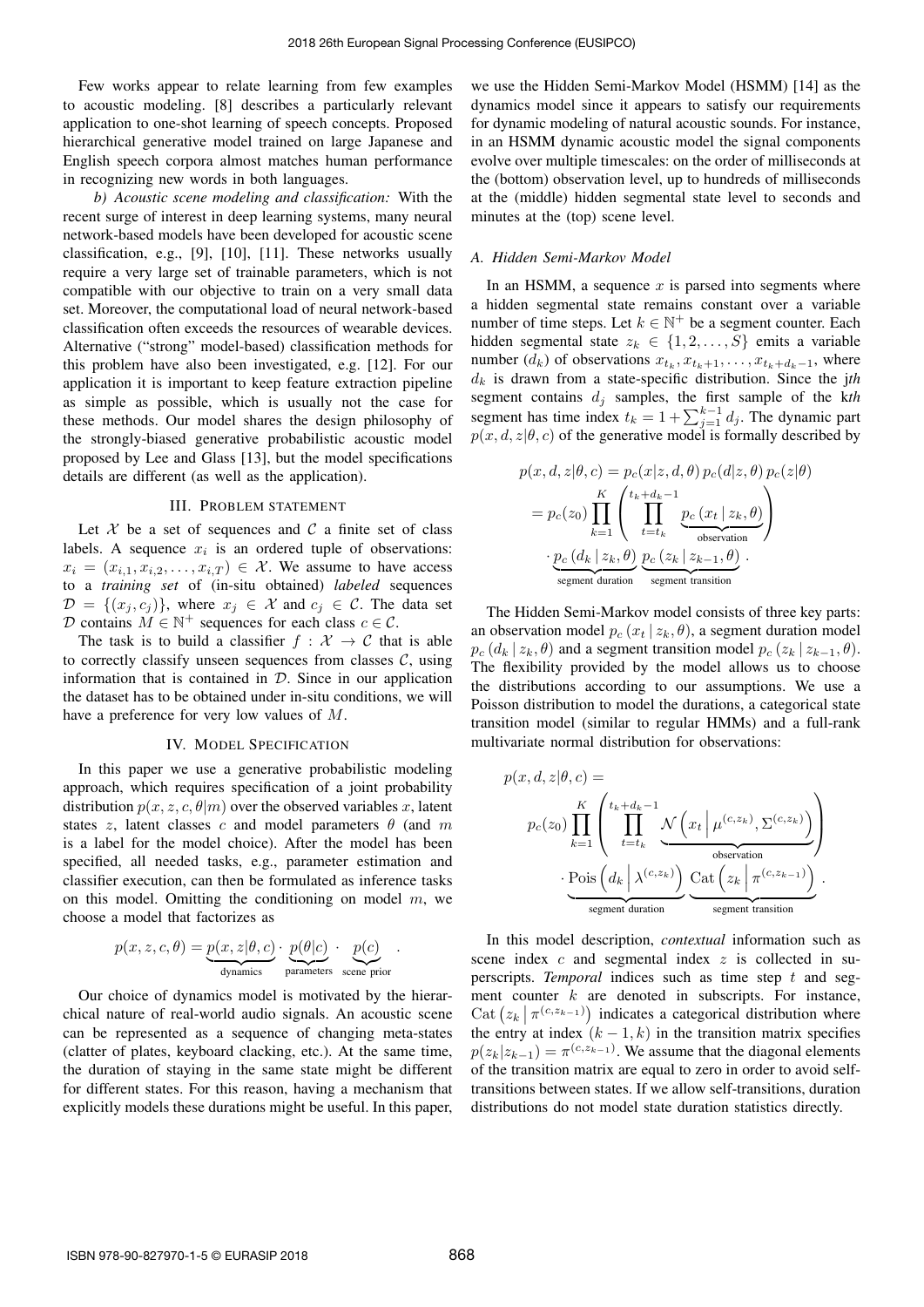

Fig. 1. A Bayesian network graph of the HSMM-based acoustic classifier that is discussed in this paper.

We specify the parameter priors by

$$
\lambda^{(c,z_k)} \sim \text{Gam}\left(a^{(c,z_k)}, b^{(c,z_k)}\right),
$$

$$
\mu^{(c,z_k)} \sim \mathcal{N}\left(m^{(c,z_k)}, V^{(c,z_k)}\right),
$$

$$
\Sigma^{(c,z_k)} \sim \mathcal{W}^{-1}\left(\Psi^{(c,z_k)}, \xi^{(c,z_k)}\right),
$$

$$
\pi^{(c,z_{k-1})} \sim \text{Dir}\left(\phi^{(c)}\right),
$$
 with 
$$
\phi^{(c)} \sim \text{Gam}\left(\alpha^{(c)}, \beta^{(c)}\right).
$$

.<br>e Finally, we choose a uniform categorical distribution for the prior over scenes, which makes all acoustic scenes a priori equally likely, i.e.,  $p(c) = \text{Cat}\left(c \mid \text{superscript{ex}}\right)$  $\frac{1}{|C|}, \ldots, \frac{1}{|C|}$ . A graphical representation of this model is depicted in Figure 1.

## *B. Dynamic Time Warping*

We will use a dynamic time warping-based model as a reference acoustic context learning model. Dynamic time warping (DTW) [15] is a dynamic programming-based method that aligns two sequences by warping the temporal dimension. DTW alignment is usually used as a preprocessing step for calculating a distance measure between two sequences if we are not interested in dissimilarities that are caused by temporal warping of the sequences. For example, this method may be used to measure the similarity ("distance") between two persons in how they ride a bicycle, regardless of the bikes' speeds and possible accelerations/decelerations. The Nearest-Neighbor (NN) method in conjunction with DTW alignment generally performs well on time series classification tasks, as reported in [16]. This qualifies the DTW-NN method to be

considered a worthy adversary in the task of acoustic context classification from a small training data set.

## V. METHODS

In generative probabilistic models, all tasks are formulated as inference tasks. We use Gibbs sampling derived in [17] to perform inference for classification and learning.

*a) Learning:* During learning, our goal is to infer the posterior distribution  $p(\theta|c, \mathcal{D})$  for the model parameters for each class. We learn class-specific parameter distributions from labeled examples in  $D$  by

$$
p(\theta|c, \mathcal{D}) \propto \sum_{z,d} \prod_{(x_j,c_j) \in D} p(x = x_j, d, z, c = c_j|\theta) p(\theta|c) . \quad (1)
$$

*b) Classification:* The Bayesian solution points to inferring the posterior class probability  $p(c|x = x^*, D)$  for a given sequence  $x^*$ . We then assign the class label  $c^*$  by maximizing the posterior probability:

$$
c^* = \arg\max_{c \in \mathcal{C}} p(c|x = x^*, \mathcal{D}). \tag{2}
$$

In our case the evaluation of  $p(c|x = x^*, D)$  is equivalent to the evaluation of the likelihood  $p(x = x^*|c, \mathcal{D})$ , since all classes have same a priori probability  $p(c)$ .

#### VI. EXPERIMENTAL EVALUATION

## *A. Dataset preparation*

For the experimental evaluation we used the "TUT database for acoustic scene classification and sound event detection" (version 2017) that was collected by researchers at Tampere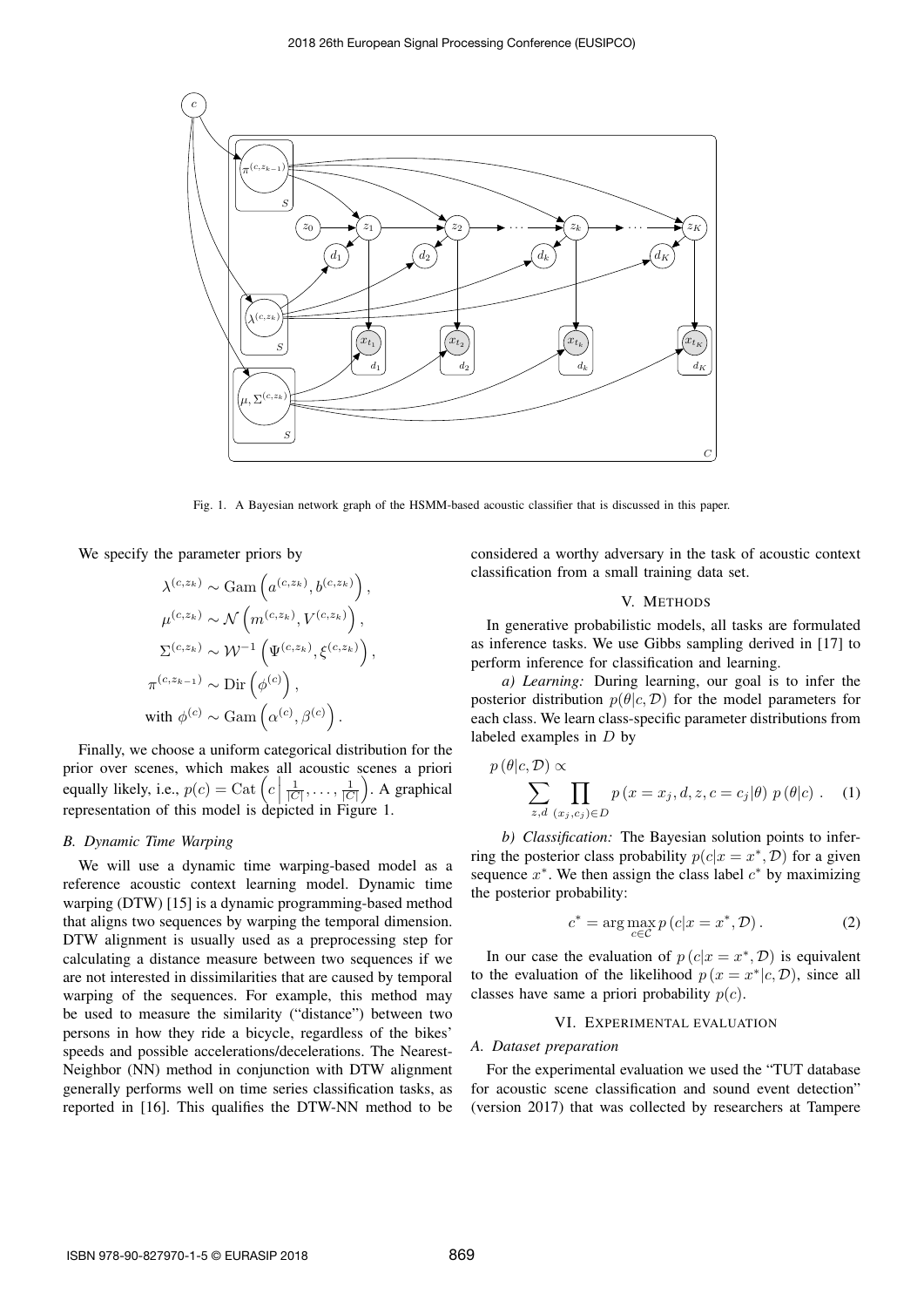TABLE I CLASSIFICATION ACCURACY

|             | Number of training examples |                 |                 |                   |                   |
|-------------|-----------------------------|-----------------|-----------------|-------------------|-------------------|
|             |                             |                 |                 |                   |                   |
| <b>HSMM</b> | $0.514 \pm 0.137$           | $0.597 + 0.089$ | $0.636 + 0.084$ | $0.666 \pm 0.069$ | $0.718 + 0.080$   |
| DTW-NN      | $0.443 + 0.132$             | $0.470 + 0.101$ | $0.489 + 0.088$ | $0.551 + 0.081$   | $0.522 \pm 0.092$ |

University of Technology [3]. The TUT database contains recordings of 15 different acoustic scenes. The scenes in the database cover a wide variety of real-world environments and can be split into the meta-categories "inside", "outside" and "inside a vehicle".

The TUT database contains a development database of 312 audio files (10 seconds duration each) for each acoustic scene as well as an evaluation dataset of 108 recordings (also 10 seconds each) for each scene.

In order to prepare training and evaluation datasets, we first randomly selected 4 scenes from the TUT database, comprising the set  $C$ . The training dataset  $D<sub>train</sub>$  was formed by randomly drawing M exemplars (waveforms plus scene labels) from the TUT development database for each acoustic scene in  $C$ . In order to test the performance of the classifier, an evaluation set  $\mathcal{X}_{eval}$  was formed by collecting all examples from scenes  $C$  from the TUT evaluation database.

#### *B. Data preprocessing*

For each audio file, we calculated 20 Mel-Frequency Cepstral Coefficients (MFCC), plus delta and delta-delta derivatives (totaling 60 coefficients) for each window of 40 ms duration with 20 ms hop length. These coefficients aggregate the behavior of the signal at the order of tens of milliseconds, thus extending the hierarchy in the model with an additional layer. Since the map from waveform samples to MFCC coefficients is deterministic, we used the MFCC sequences (rather than the raw waveforms) as observations for the (HSMM and DTW-NN) classifiers.

#### *C. Model priors and hyperparameters*

TABLE II PARAMETER PRIORS FOR EXPERIMENTAL EVALUATION

| Parameter                  | Prior distribution               |
|----------------------------|----------------------------------|
| $\lambda(c, z_k)$          | Gam(60, 2)                       |
| $\mu^{(c,z_k)}$            | $\mathcal{N}(0, 100 * I)$        |
| $\overline{\Sigma}(c,z_k)$ | $W^{-1}(0.25, 62)$               |
| $\pi^{(c,z_{k-1})}$        | $\operatorname{Dir}(\phi^{(c)})$ |
| $\phi^{(c)}$               | Gam(1.0, 0.25)                   |

For all HSMM-based classifiers, the cardinality of the set of segmental states was set to  $S = 20$ . See Table II for a detailed list of experiment-specific prior settings.

## *D. Evaluation protocol*

The HSMM classifier was trained on dataset  $\mathcal{D}_{\text{train}}$  by executing Eq. 1. Performance assessment was executed by



Fig. 2. Classification accuracy as a function of number of training examples  $(\pm 1)$  standard deviation error bars over 20 repetitions).

classifying the evaluation dataset  $\mathcal{X}_{eval}$  by Eq. 2. We used the fraction of correctly classified scenes as score function,

accuracy
$$
(c^*, c) = \frac{1}{|X_{eval}|} \sum_{i=1}^{|X_{eval}|} I(c_i^* = c_i),
$$

where  $I(s) = 1$  if  $s = \text{true}$ , and otherwise  $I(s) = 0$ .

We evaluated the classifier for each  $M \in \{1, 2, 3, 4, 5\}.$ In order to get evaluation results that do not depend on a particular draw of scenes from the TUT database, we repeated the entire evaluation process 20 times and report both the mean value and standard deviation of the classifier score. The evaluation of the DTW-NN classifier followed the same procedure. Algorithm 1 describes our evaluation protocol in pseudo-code.

## *E. Evaluation results*

The HSMM classifier achieves 51% of classification accuracy in a one-shot learning mode, see Fig. 2 and Table I. The Nearest-Neighbor classifier with DTW distance achieves slightly over 44%. Adding more training examples gradually improves the performance of both classifiers, while the HSMM classifier remains clearly preferable over the DTW-NN classifier. When presented with 5 labeled recordings for each class (20 recordings total), the developed HSMM classifier has reached an accuracy score of 0.71.